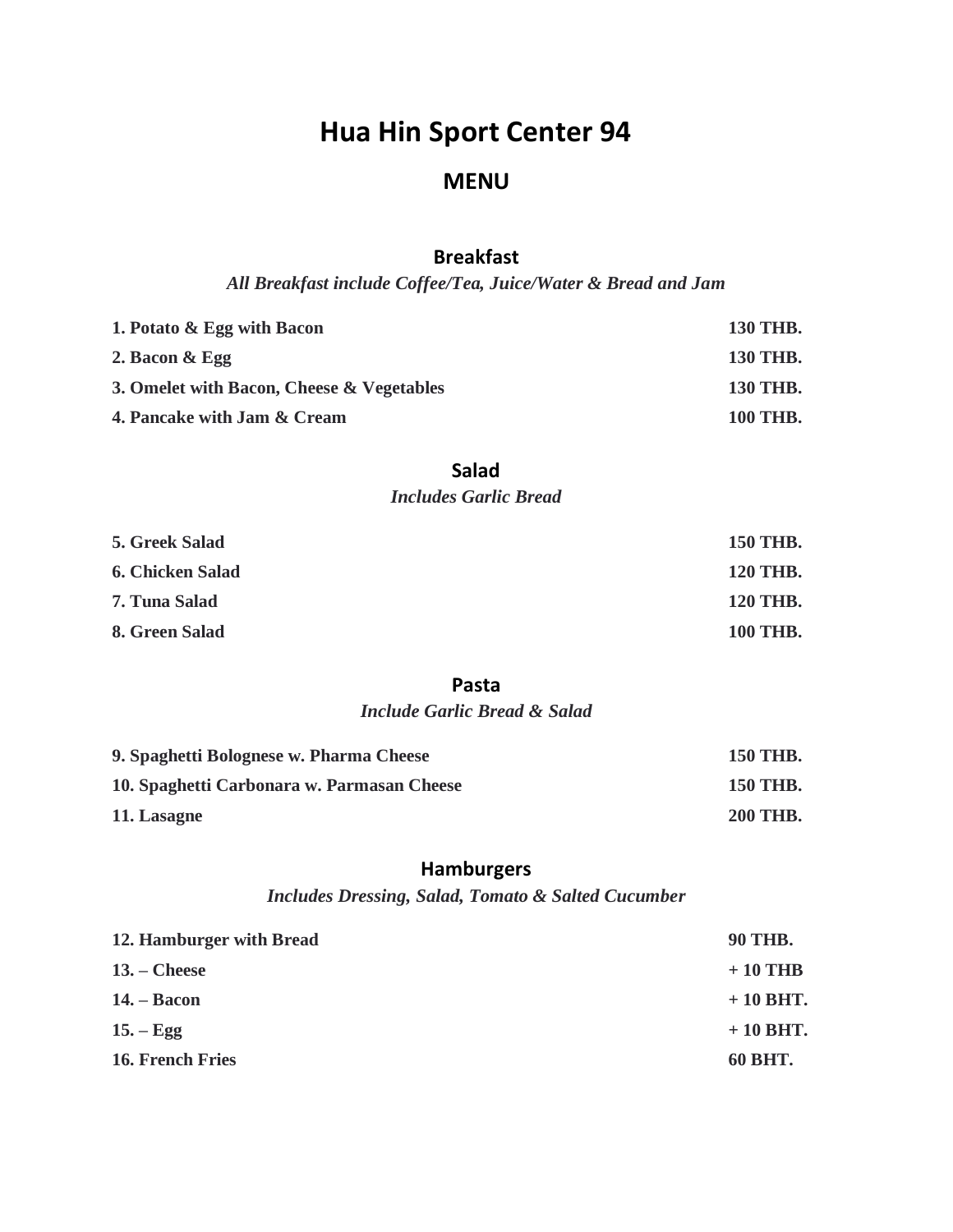### **International**

*All dishes includes Brown Sause, Garlic Butter & Salad*

| 17. BBQ File' of Pork w. French Fries or Fried Potato      | <b>180 THB.</b> |
|------------------------------------------------------------|-----------------|
| 18. BBQ Chicken Steak w French Fries or Fried Potato       | <b>160 THB.</b> |
| 19. BBQ Pork Chop w. French Fries or Potato Salad          | <b>180 THB.</b> |
| 20. Pork Schnitzel w. French Fries or Fried Potato         | <b>160 THB.</b> |
| 54. Kebab with French fries, salad and feta cheese         | <b>170 THB.</b> |
| 55. Kebab in pita bread                                    | <b>90 THB.</b>  |
| 56. Cured Salmon with dillstewed potato and mustard sauce  | <b>250 THB.</b> |
| 57. Smoked Salmon with dillstewed potato and mustard sauce | <b>250 THB.</b> |
| 58. Mixed salmon                                           | <b>280 THB.</b> |

#### **Scandinavian**

| 21. Wienersausage w. Mashed Potato or French Fries                 | <b>130 THB.</b> |
|--------------------------------------------------------------------|-----------------|
| 22. Meatball w. Mashed Potato or Boiled Potato & Brown Sauce       | <b>150 THB.</b> |
| 23. Pannbiff/Salisbury Steak w. Mashed Potato or Boiled Potato     | <b>150 THB.</b> |
| 24. Isterband/Smoked Pork Sausage w. Dill Stewed Potato & Beetroot | <b>160 THB.</b> |
| 25. Falukory/Falu Sausage w. Stewed Maccaroni or Mashed Potato     | <b>130 THB.</b> |
| 26. Pytt i panna/Hash Potato w. Egg & Beetroot                     | <b>130 THB.</b> |
| 27. Skagen rore/Toast Skagen on Toast                              | <b>100 THB.</b> |
| 28. Skagen rore/Toast Skagen w. Baked Potato                       | <b>130 THB.</b> |
| 29. BBQ Meat loaf w. Bacon, Salami & Cheese                        | <b>180 THB.</b> |

## **Small & Easy**

| 30. French Fries w. Ketchup or Mayonnaise              | 60 THB.        |
|--------------------------------------------------------|----------------|
| 31. Sudas home made Springrools w. Sweet & Spicy Sauce | <b>80 THB.</b> |
| 32. Garlic Bread                                       | 80 THB.        |
| 33. Pancake with Jam & Cream                           | <b>70 THB.</b> |
| 34. Fried Chicken Legs w. Sweet & Spicy Sauce          | 60 THB.        |